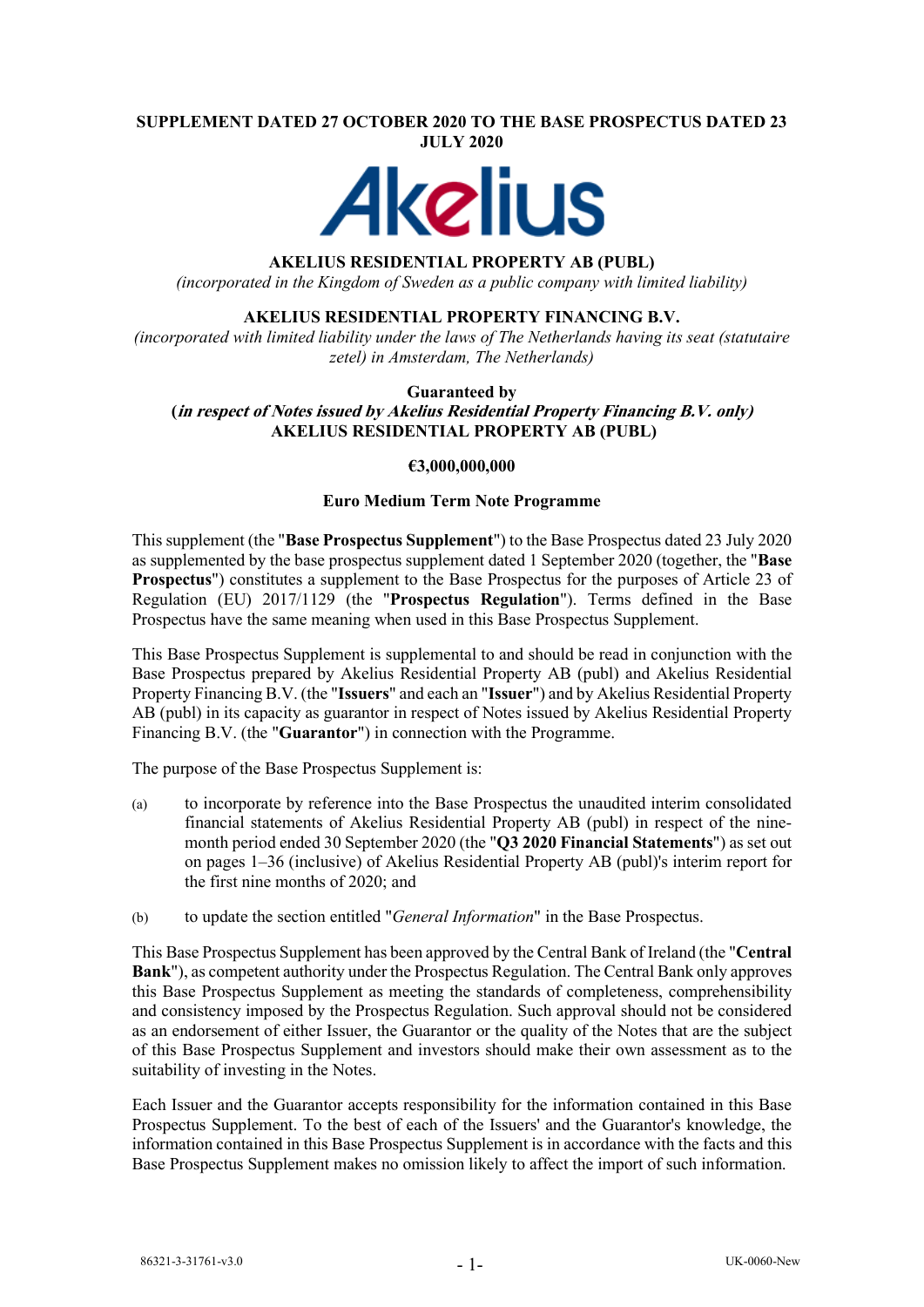To the extent that there is any inconsistency between (a) any statement in this Base Prospectus Supplement or any statement incorporated by reference into the Base Prospectus by this Base Prospectus Supplement and (b) any other statement in or incorporated by reference in the Base Prospectus, the statement in (a) above will prevail.

Save as disclosed in this Base Prospectus Supplement, there has been no other significant new factor, material mistake or material inaccuracy relating to the information included in the Base Prospectus since the publication of the Base Prospectus.

To the extent permitted by the laws of any relevant jurisdiction neither the Arranger nor any Dealers nor any of their respective affiliates accepts any responsibility as to the accuracy or completeness of the information contained in or incorporated in this Base Prospectus Supplement or the Base Prospectus as supplemented by this Base Prospectus Supplement.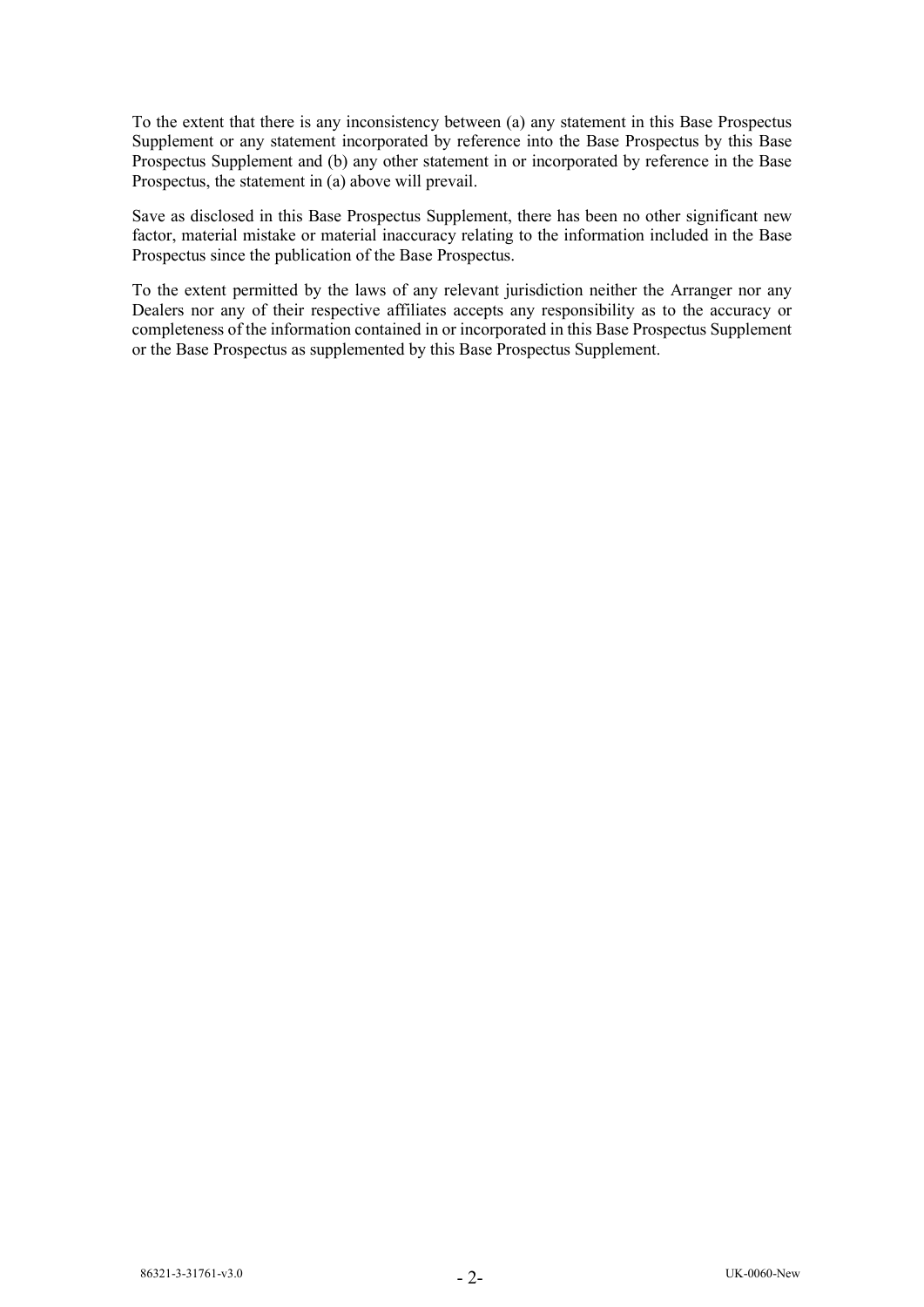# **AMENDMENTS TO THE "INFORMATION INCORPORATED BY REFERENCE" SECTION**

With effect from the date of this Base Prospectus Supplement, the first paragraph of the "*Information Incorporated by Reference*" section on page 21 of the Base Prospectus is updated by adding the following paragraph after the numbered sub-paragraph 7:

"8. the unaudited interim consolidated financial statements of Akelius Residential Property AB (publ) in respect of the nine-month period ended 30 September 2020 (the "**Q3 2020 Financial Statements**") as set out on pages 1–36 (inclusive) of Akelius Residential Property AB (publ)'s interim report for the first nine months of 2020:

[https://www.ise.ie/debt\\_documents/Interim%20Report\\_c328a016-9b5e-4834-9b7e](https://www.ise.ie/debt_documents/Interim%20Report_c328a016-9b5e-4834-9b7e-e1ce907dfb79.PDF)[e1ce907dfb79.PDF"](https://www.ise.ie/debt_documents/Interim%20Report_c328a016-9b5e-4834-9b7e-e1ce907dfb79.PDF)

A copy of the Q3 2020 Financial Statements incorporated by reference in this Base Prospectus Supplement may be inspected, free of charge, during usual business hours at the specified offices of the Principal Paying Agent and also on the website of Akelius Residential Property AB (publ) [\(https://www.akelius.com/en/investor/financial/reports\)](https://www.akelius.com/en/investor/financial/reports).

Any information contained in or incorporated by reference in the Q3 2020 Financial Statements incorporated by reference above which is not incorporated by reference in the Base Prospectus is either not relevant to investors or is covered elsewhere in the Base Prospectus and, for the avoidance of doubt, unless specifically incorporated by reference into this Base Prospectus Supplement, information contained on the abovementioned websites do not form part of this Base Prospectus Supplement.

The Q3 2020 Financial Statements are English translations of the Swedish financial statements prepared for and used in the Kingdom of Sweden.